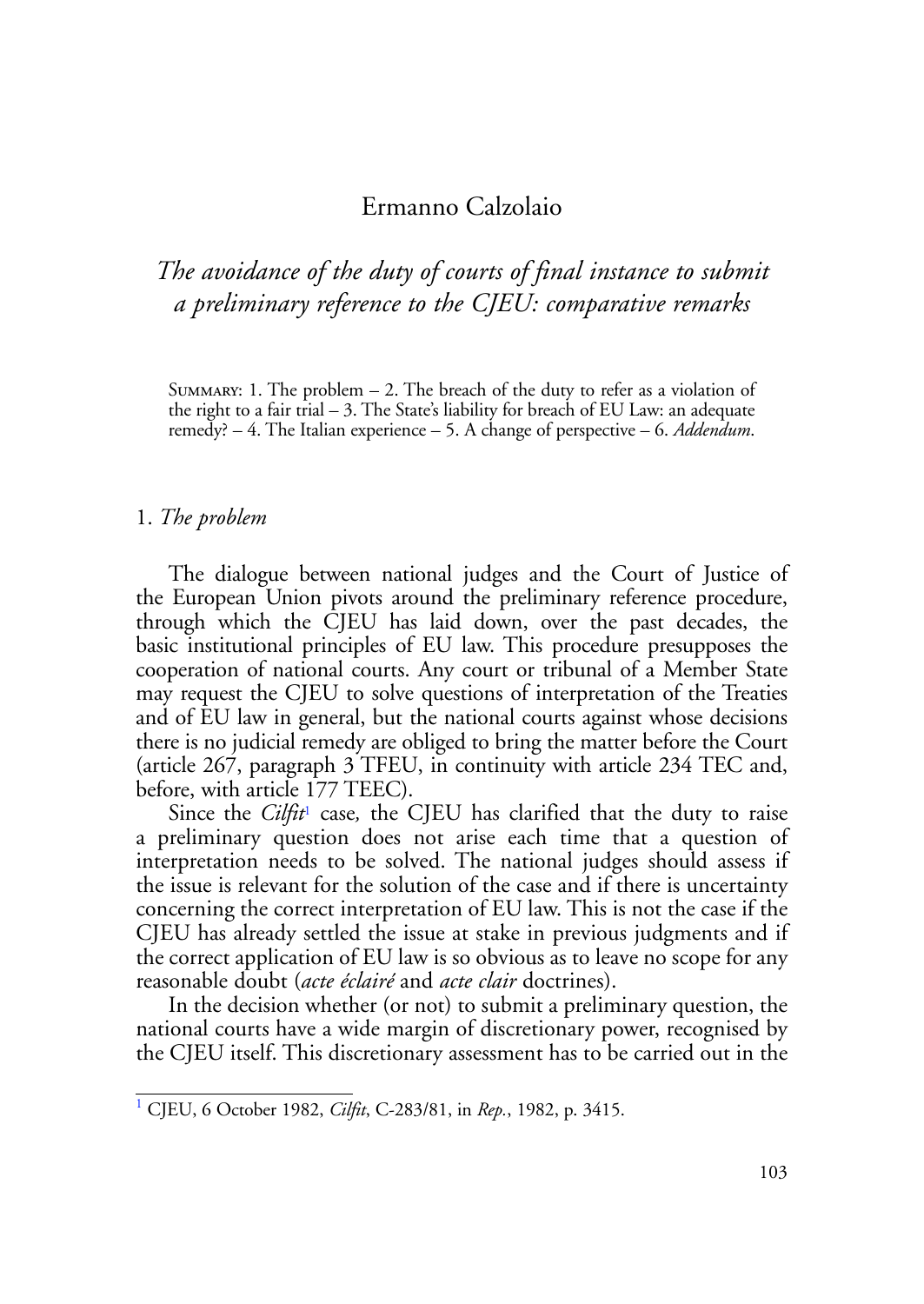light of the specific characteristics of EU Law, the particular difficulties which its interpretation gives rise to and the risk of diverging judicial decisions within the Member States.

The flexibility acknowledged by the CJEU to national judges is even more evident in recent decisions. In particular, in the *Van Dick* and *Ferreira de Silva* cases of 2015, settled the same day, the Court clarified that:

«In itself, the fact that other national courts or tribunals have given contradictory decisions is not a conclusive factor capable of triggering the obligation set out in the third paragraph of Article 267 TFEU. A court or tribunal adjudicating at last instance may take the view that, although the lower courts have interpreted a provision of EU law in a particular way, the interpretation that it proposes to give of that provision, which is different from the interpretation espoused by the lower courts, is so obvious that there is no reasonable doubt»2.

Such a discretionary power has grey zones, therefore it is possible to avoid the duty to refer the matter to the CJEU. This can happen, for example, when the judge considers that the CJEU has already settled the issue in a previous judgment, whereas such a conclusion is questionable. Alternatively, when the judge simply fails to refer without adequate reasons or even without stating any reason altogether.

In the present contribution we will move, first of all, from the case law of the European Court of Human Rights, which had the opportunity to address our issue under the head of the violation of the right to a fair trial (§ 2). Then, we will address some remarks about the adequacy of the recourse to the leverage of tortious liability for breach of EU law, which the CJEU seems to have relied on in recent cases as a counterbalance to the increased flexibility recognised to national judges (§ 3). Against this background, we will consider the Italian experience and in particular the position of the Court of Cassation rejecting any possibility to appeal the decisions of the Council of State (*Consiglio di Stato*) failing to refer to the CJEU, in contrast with the German approach (§ 4). Finally, we will draw some conclusions,

<sup>2</sup> CJEU, 9 September 2015, C-160/14, *Ferreira de Silva e Brito e a. v Estado português* (v. especially n. 41 ff.) and C-72 - 197/14, *X e Van Dijk c Staatssecretaris van Financiën*, in curia.europa.eu. According to the Court, the duty to refer arises when there are difficulties of interpretation or a risk of divergencies between judicial decisions within the European Union. For a comment, see L. Courron, *Assouplissement de l'obligation de renvoi préjudiciel vs. affermissement de la responsabilité judiciaire de l'Etat: à la recherche d'un équilibre*, in *Rev. Trim. Dr. Eur.*, 2016, p. 407.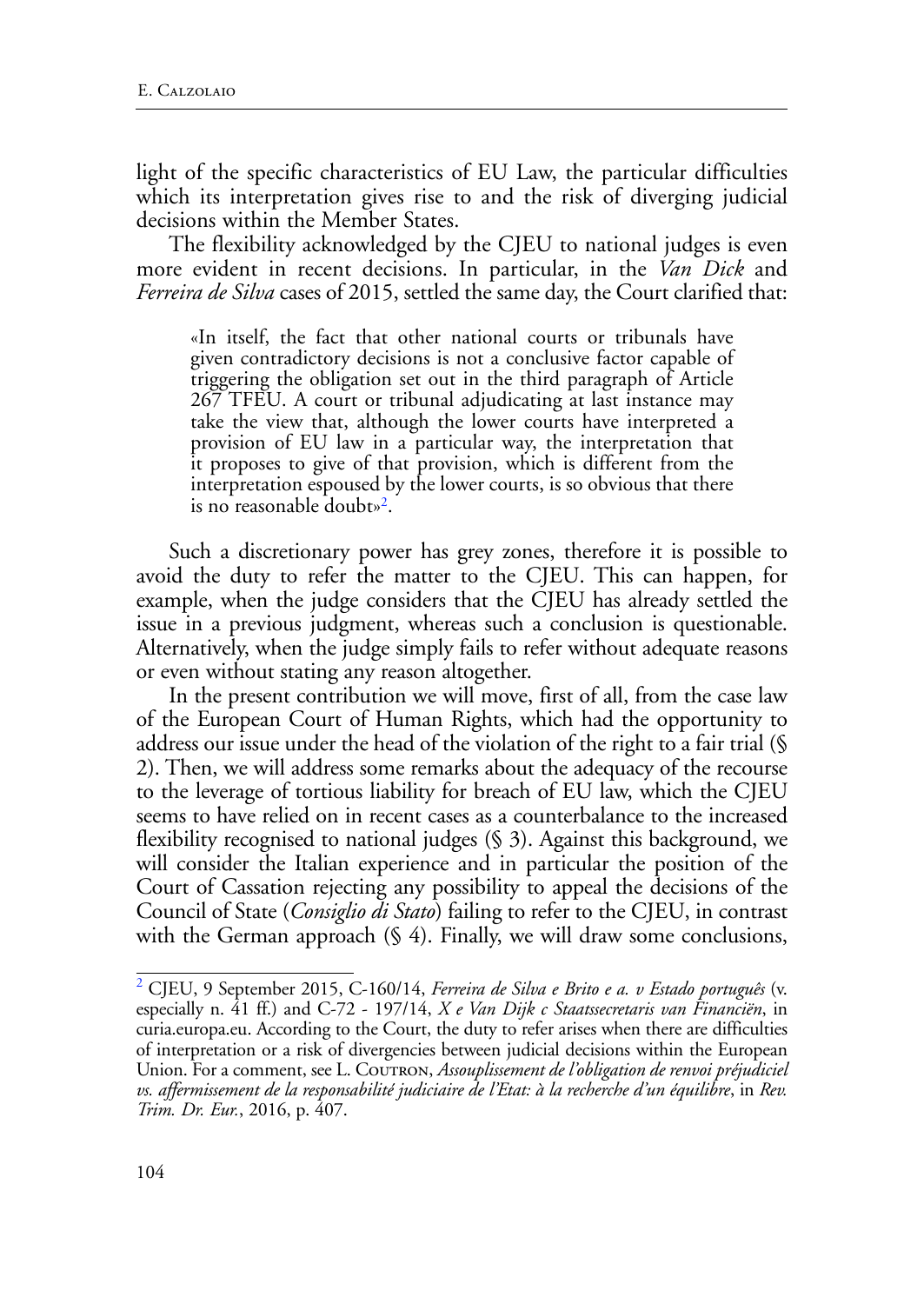focusing on the need for a shift in perspective, in order to protect the right of European citizens to a correct interpretation of the applicable EU norms by the CJEU  $(\S 5)$ .

# 2. *The breach of the duty to refer as a violation of the right to a fair trial*

In the judgment *Dhahbi v Italy*, delivered in 2014, the European Court of Human Rights dealt with a case of alleged violation of the right to a fair trial, protected by Article 6 of the European Convention of Human Rigths, through the breach of the duty to refer to the CJEU3.

The case concerned the request of a Tunisian national, working in Italy on the basis of a lawful residence and job permit. He was hired by a company and insured with the Italian Social Security Agency (INPS). His family consisted of his wife and four under-age children. He applied for the family allowance payable under an Italian statute of 1998, claiming that although he was not an Italian citizen, as required under that statute, he was entitled to the allowance under the EuroMediterranean Agreement ratified by Italy in 1997. Following the rejection of his application in 2002, Mr Dhahbi lodged an appeal. He sought to have a preliminary question referred to the CJEU concerning whether, according to the Euro-Mediterranean Agreement, a Tunisian worker could lawfully be refused the family allowance payable under the Italian legislation. His appeal was dismissed in 2004, whereupon he appealed as a matter of law and reiterated his request to have a preliminary question referred to the CJEU. The Court of Cassation dismissed his appeal in 2008.

Relying on Article 6 (right to a fair trial), Mr Dhahbi alleged that the Court of Cassation has ignored his request to have a preliminary question referred to the CJEU. The Court allowed the request, because from the perspective of Article 6, national courts of last instance are obliged to state reasons, based on the applicable law and the exceptions laid down in CJEU case law, for their refusal to refer a preliminary question on the interpretation of EU law. They should clearly state why, in their opinion, the question was not relevant, or state that the provision has already been interpreted by the CJEU, or that the correct application of EU law was so obvious as to leave no scope for reasonable doubt. As a result, Italy was held

<sup>3</sup> ECtHR, 8 April 2014, *Dhahbi v Italy*; see also ECtHR, 8 September 2015, *Wind Telecomunicazioni S.p.a. v Italia*. In https://hudoc.echr.coe.int.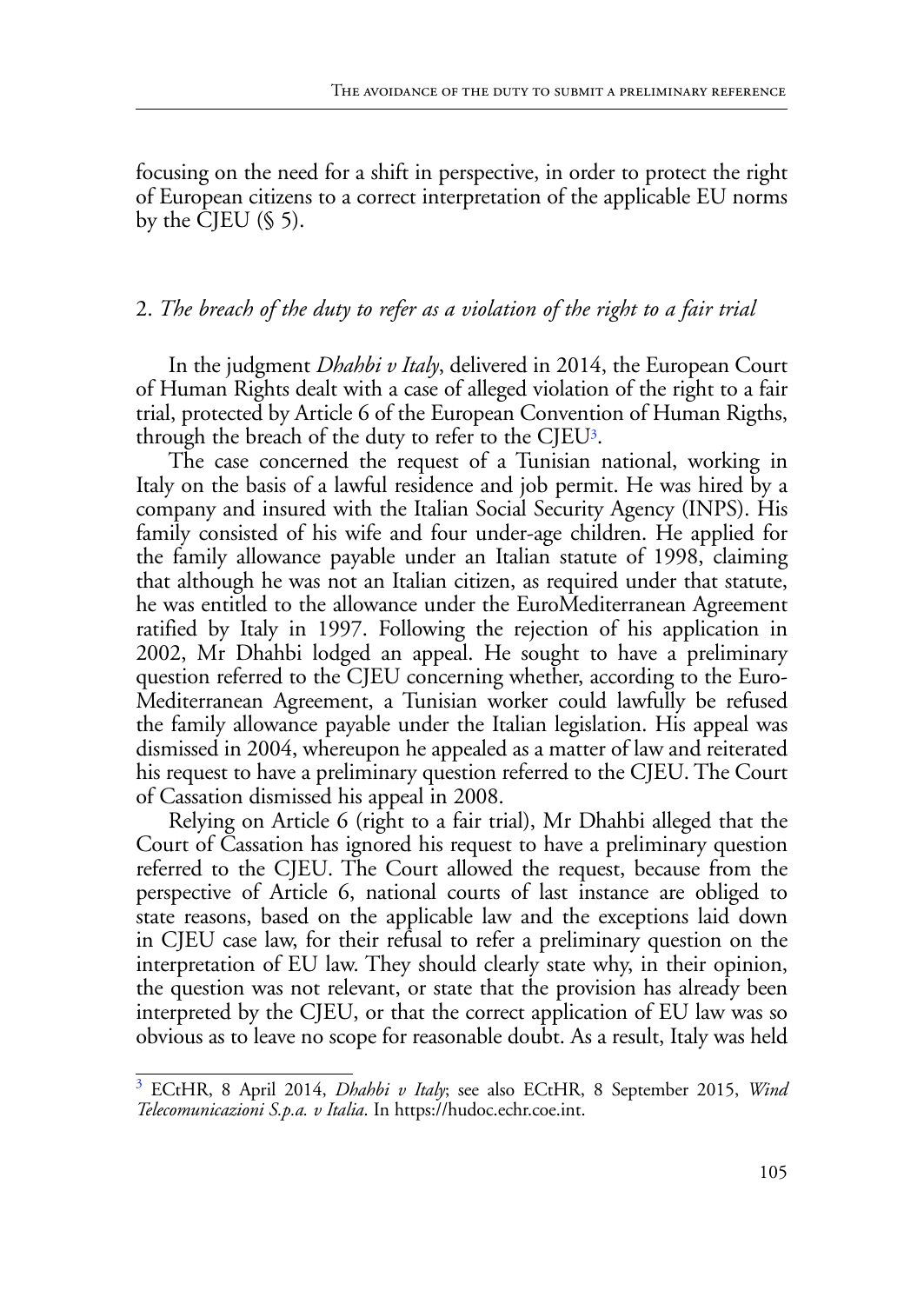liable to pay to the applicant an amount comparable to the sum requested, which he had previously been denied.

As one can see, under the European Convention system the problem of the avoidance of the duty to refer is relevant in the only case when a court of last instance refuses to submit a preliminary reference without stating reasons. This confirms that the problem exists but, at the same time, that there is no effective solution. On the one side, this is due to the fact that no remedy is available if the court gives reasons that are not well founded. On the other side, another reason may be that it is not sure whether the remedy of compensation for damages is adequate, as we will now try to analyse more in detail.

### 3. *The State's liability for breach of EU Law: an adequate remedy?*

As a counterbalance to the increased flexibility recognised to national judges in deciding whether to submit a preliminary reference, the CJEU recalls the rule laid down since the *Köbler* case (2003), according to which Member States are liable for breach of EU law in the exercise of the judicial function<sup>4</sup>.

It is worth remembering that since the *Francovich* case (1991 for the first time) the Court considered that it is a principle of Community law, inherent in the system of the treaties, that the Member States are obliged to make good loss and damage caused to individuals by breaches of Community law for which they can be held responsible.

In the *Brasserie du Pêcheur-Factortame* case (1996), the Court set forth the conditions in which liability can arise: (i) the infringed rule of law must have been intended to confer rights on individuals; (ii) the breach should be manifest and serious; (iii) there must be a direct causal link between the breach of the obligation resting on the State and the damage suffered<sup>5</sup>.

In the *Köbler* (2003) and *Traghetti del Mediterraneo* (2006) cases, the CJEU extended the rule of liability also when the breach of EU law is related to the exercise of the judicial function. Moving from the principle

<sup>&</sup>lt;sup>4</sup> Cfr. G.V. Gu10r, *La responsabilité des juridictions suprêmes dans le renvoi préjudiciel: with great(er) power, (at last) comes great responsibility*, in *Cahiers Dr. Eur.*, 2016, p. 575.

<sup>5</sup> CJEU, 19 November 1991, C-6/90 - C-9/90, *Francovich v Italy* in *Rep.*, 1991, I-5357; Id. 5 March 1996, C-46/93 - C-48/93, *Brasserie du Pêcheur-Factortame*, in *Rep.*, 1996, I-1131. For further references, see E. Calzolaio, *L'illecito dello Stato tra diritto comunitario e diritto interno. Una prospettiva comparatistica*, Milano, 2004.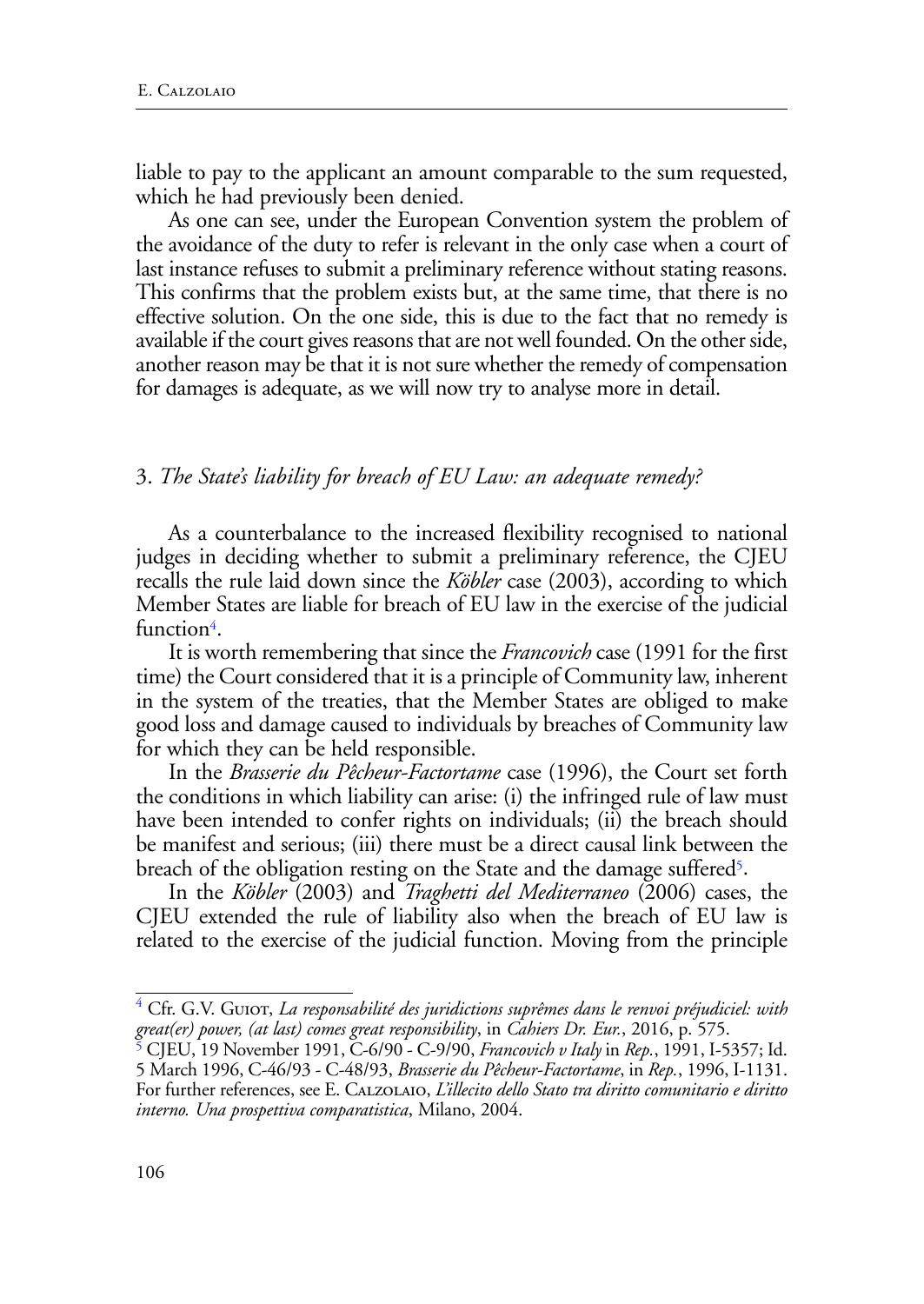laid down in the *Simmenthal* case<sup>6</sup>, the Court considered that the need to guarantee effective judicial protection of the rights conferred by EU law to the individuals implies that the Member State is also liable for infringements attributable to a national court adjudicating at last instance when interpreting provisions of EU law.

The «interpretation of provisions of law forms part of the very essence of judicial activity since, whatever the sphere of activity considered, a court faced with divergent or conflicting arguments must normally interpret the relevant legal rules – of national and/or Community law – in order to resolve the dispute brought before it».

For this reason,

«to exclude all State liability in such circumstances on the ground that the infringement of Community law arises from an interpretation of provisions of law made by a court would be tantamount to rendering meaningless the principle laid down by the Court in the *Köbler* judgment. That remark is even more apposite in the case of courts adjudicating at last instance, which are responsible, at national level, for ensuring that rules of law are given a uniform interpretation»<sup>7</sup>.

The concrete application of this rule to cases of avoidance of the duty to submit a preliminary reference is not easy, as the CJEU considers that:

«State liability can be incurred only in the exceptional case where the national court adjudicating at last instance has manifestly infringed the applicable law. In order to determine whether that condition is satisfied, the national court hearing a claim for reparation must take account of all the factors which characterise the situation put before it, which include, in particular, the degree of clarity and precision of the rule infringed, whether the infringement was intentional, whether the error of law was excusable or inexcusable, the position taken, where applicable, by a Community institution and noncompliance by the court in question with its obligation to make

 $<sup>6</sup>$  «Every national court must, in a case within its jurisdiction, apply community law in its</sup> entirety and protect rights which the latter confers on individuals and must accordingly set aside any provision of national law which may conflict with it, whether prior or subsequent to the community rule» (CJEU, 9 March 1978, *Amministrazione finanziaria v Simmenthal*, C-106/77, in *Rep.*, 1978, I-629, no. 21).

<sup>7</sup> CJEU, 13 June 2006, *Traghetti del Mediterraneo v Italy*, C-173/0, in *Rep.,* 2006, I-5157, no. 34 and 36.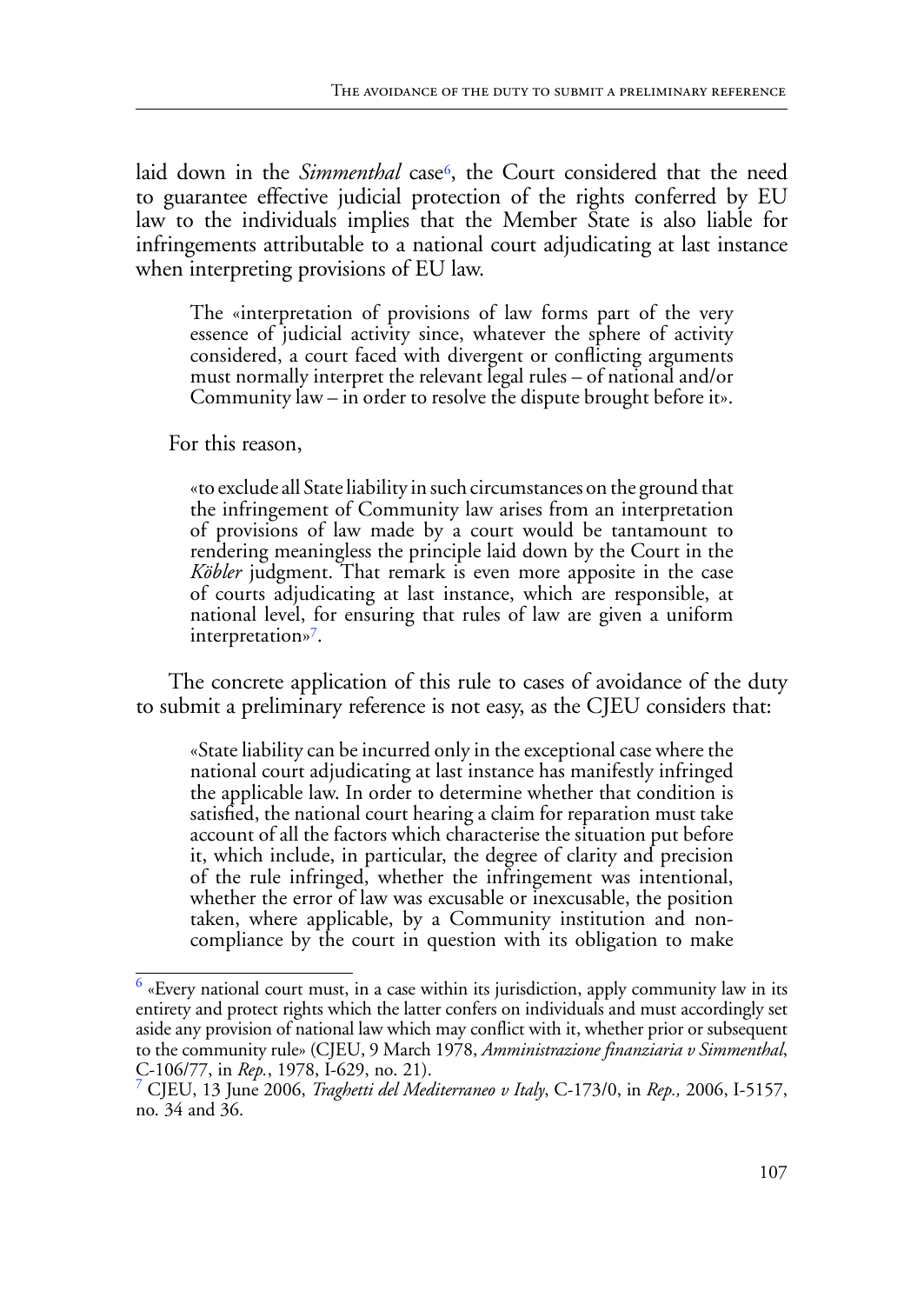a reference for a preliminary ruling under the third paragraph of Article 234 EC (*Köbler*, paragraphs 53 to 55)»8.

Despite the difficulty in ascertaining a «sufficiently serious» violation of EU law, in a recent case the Court has found that the French *Conseil d'Etat* was wrong in refusing to refer<sup>9</sup>. The case concerned a complex tax issue on the distribution of dividends. In short, according to French legislation the redistribution of profits already taxed is, by means of the advance payment, subject to tax, although it grants that double taxation be eliminated in the event that redistributed profits had been initially taxed in respect of a resident subsidiary. By contrast, under the same legislation the redistribution of profits originating initially from a non-resident subsubsidiary is subject to tax even if those profits were previously taxed in the Member State in which that subsubsidiary is established, without allowing the latter taxation to be taken into account for the purposes of eliminating the economic double taxation arising from the French legislation.

A similar issue was settled by a CJEU judgment concerning the legislation of the United Kingdom10, but the French *Conseil d'Etat* considered that this case was not relevant because the French legislation was different. The Court found that:

«it was for the Conseil d'État (Council of State), as a court or tribunal against whose decisions there is no judicial remedy under national law, to request a preliminary ruling from the Court of Justice on the basis of the third paragraph of Article 267 TFEU in order to avert the risk of an incorrect interpretation of EU law (see, to that effect, judgment of 9 September 2015, *Ferreira da Silva e Brito and Others*, C-160/14, EU:C:2015:565, paragraph 44). Consequently, since the Conseil d'État (Council of State) failed to make a reference to the Court, in accordance with the procedure provided for in the third paragraph of Article 267 TFEU, in order to determine whether it was necessary to refuse to take into account, for the purpose of calculating the reimbursement of the advance payment made by a resident company in respect of the distribution of dividends paid by a non-resident company via a non-resident subsidiary, the tax incurred by that second company on the profits underlying those dividends, even though its interpretation of the provisions of EU law in the judgments of 10 December 2012, *Rhodia* and of 10

<sup>8</sup> *Ibidem*, no. 32.

<sup>&</sup>lt;sup>9</sup> CJEU, 4 October 2018, *Commission v French Republic*, C-416/17, in www.curia.europa.eu.<br><sup>10</sup> CJEU, 13 November 2012, *Test Claimants in the FII Group Litigation*, in www.curia. europa.eu.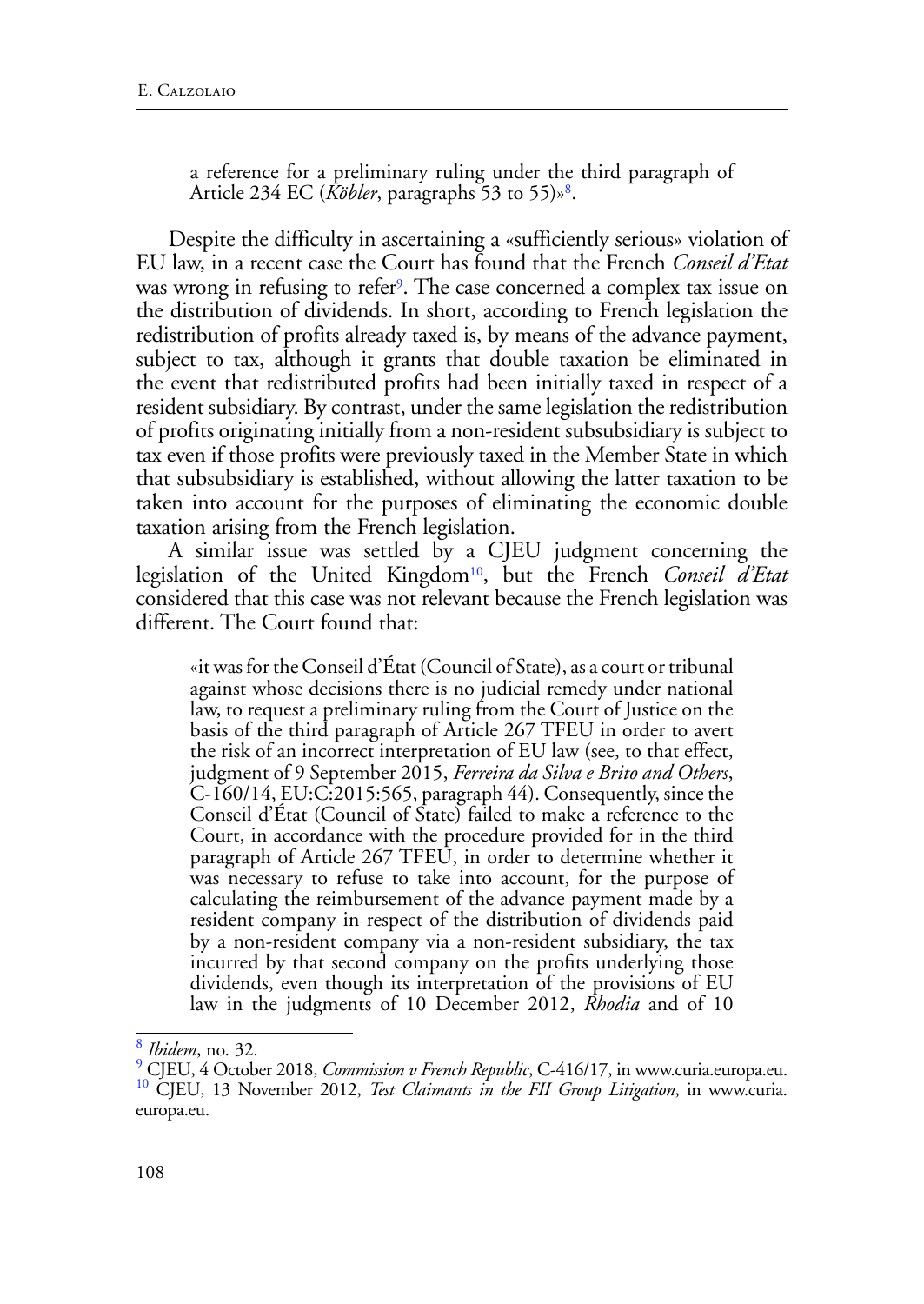December 2012, *Accor* was not so obvious as to leave no scope for doubt, the fourth complaint must be upheld»<sup>11</sup>.

This recent case sheds new light, because up to now the doctrine of liability of Member States for infringements of EU law in the exercise of the judicial function had never been applied to a situation of breach of the duty to refer and so this remedy had remained dead letter. On the contrary, the unequivocal decision of the Court can be read as a clear warning for all courts of last instance to be very careful in considering if the questions raised before them need to be assessed by the CJEU. At the same time, it is worth remarking that the Court still has a cautious approach. For instance, in a more recent case it has rejected the argument raised by the Commission according to which the decision of Belgium not to lodge an appeal before the Belgian Court of Cassation deprived it of the opportunity to submit a preliminary reference to the CJEU12.

Anyway, beyond the strict approach adopted by the Court, it is the effectiveness of the remedy in this kind of cases that is called into question, for two main reasons. On the one side, if the principle of liability for the infringement of EU law by the judiciary is inherent to the Treatises, there is no general rule concerning the concrete application of the remedy. This means that the States have broad discretion as to the choice of remedies. For instance, in the above-mentioned case concerning France it shall be the *Conseil d'Etat* itself to determine how to give effectiveness to the ruling handed down by the CJEU against the State, which seems rather odd<sup>13</sup>.

On the other side, a more general remark questions the adequacy of the recourse to the doctrine of State liability for breach of EU law. In fact, compensation for damages is an indirect remedy, which fails to tackle the underlying problem of the impossibility for the CJEU to rule on the correct interpretation of EU law. In other words, there is no remedy capable of ensuring that the CJEU perform its role of interpreter of EU law. If a court of last instance breaches its duty to refer, the only possibility is to claim damages. Beyond its concrete availability, this remedy, as such, will never enable the CJEU to express its judgment on the issue at stake.

<sup>&</sup>lt;sup>11</sup> CJEU, 4 October 2018, *Commission v French Republic*, no. 113 f. Our emphasis.<br><sup>12</sup> CJEU, 30 January 2019, *Belgium v Commission*, C-587/17, in www.curia.europa.eu.<br><sup>13</sup> For further details, see P.-A. CAzAU, *Une prem* 

*par la Cour de Justice*, in *Rec. Dalloz*, 2019, p. 240.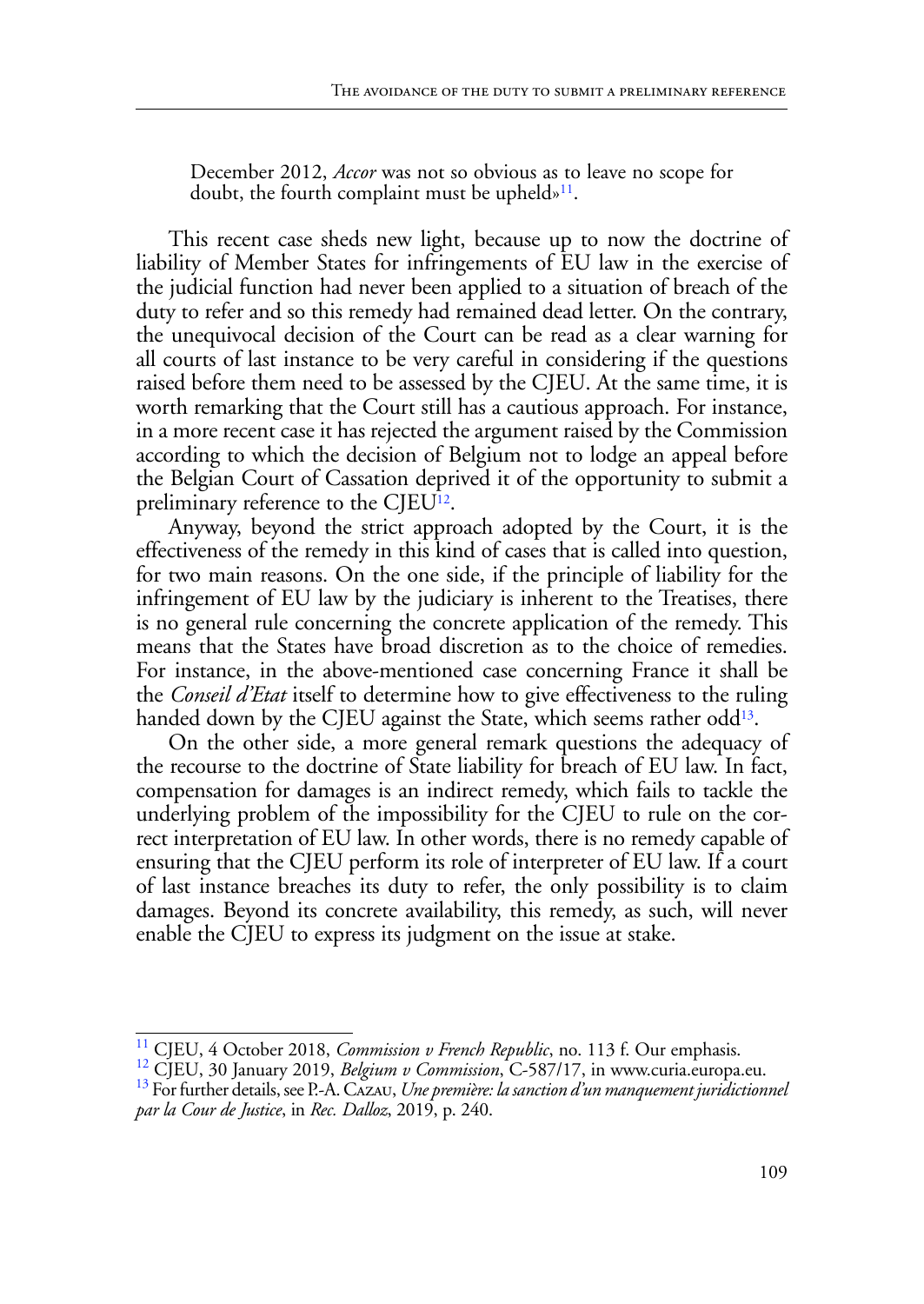#### 4. *The Italian experience*

In Italy the problem of breach of the duty to refer has been dealt with by the Court of Cassation in some cases concerning appeals against judgements of the Council of State (*Consiglio di Stato*). According to Italian law, the Council of State is a court adjudicating at last instance, against which no appeal is allowed before the Court of cassation, unless for issues of «jurisdictional competence» (Article 111, paragraph 8, Constitution, Article 110 Italian code of administrative procedure and Article 362, paragraph 1, Italian code of civil procedure).

The guiding principle in order to ascertain if a case is within the judge's jurisdictional competence lies on the traditional distinction between external and internal boundaries. The external boundaries concern the delimitation of the perimeter within which the judge can decide. The crossing of these boundaries entails a misuse of the jurisdictional power. This can occur either when there is an invasion of the field of jurisdictional competence of another judge (for example, if the administrative judge decides a case falling within the jurisdictional competence of the ordinary judge), or of a public administration (for example, if it intervenes within the discretionary power of the public body), or of the legislative power. In all these cases, the Court of cassation has the power to quash the judgments issued by the Council of State. On the contrary, the appeal will be considered inadmissible in case of breach of the internal boundaries of the judicial activity, that is to say when the judge violates the law or the procedure (*errores in iudicando* or *in procedendo*)14.

In the light of these principles, the Court of cassation regularly refuses to hear appeals against the judgments of the Council of State rejecting applications to submit preliminary references to the CJEU15*.* The Court considers that the CJEU is not the judge of the case and that the jurisdictional function exclusively rests with national judges<sup>16</sup>.

In more recent decisions, a kind of afterthought appears to have emerged, which conceives the notion of "jurisdictional competence" more broadly, that is in a way that is not limited to the simple division of competences between different judges. According to the Court of Cassation, internal boundaries are "crossed" when the judge radically distorts the

<sup>&</sup>lt;sup>14</sup> See F. DINELLI, G. PALAZZESI, *La tendenza all'estensione del sindacato per motivi di giurisdizione: una 'innovativa conferma'*, in *Giur. It.*, 2015, p. 942.

<sup>&</sup>lt;sup>15</sup> Cass., sez. un., 4 February 2014, n. 2403, in www.iusexplorer.it. More recently, Cass., sez. un., 29 February 2016, n. 3915, in *Foro Amm.*, 2016, p. 556 and Id., 8 July 2016, n. 14042, in www.iusexplorer.it.

<sup>16</sup> Cass., SS.UU., 14 December 2016, n. 25629, in *Foro it.*, 2017, c. 580.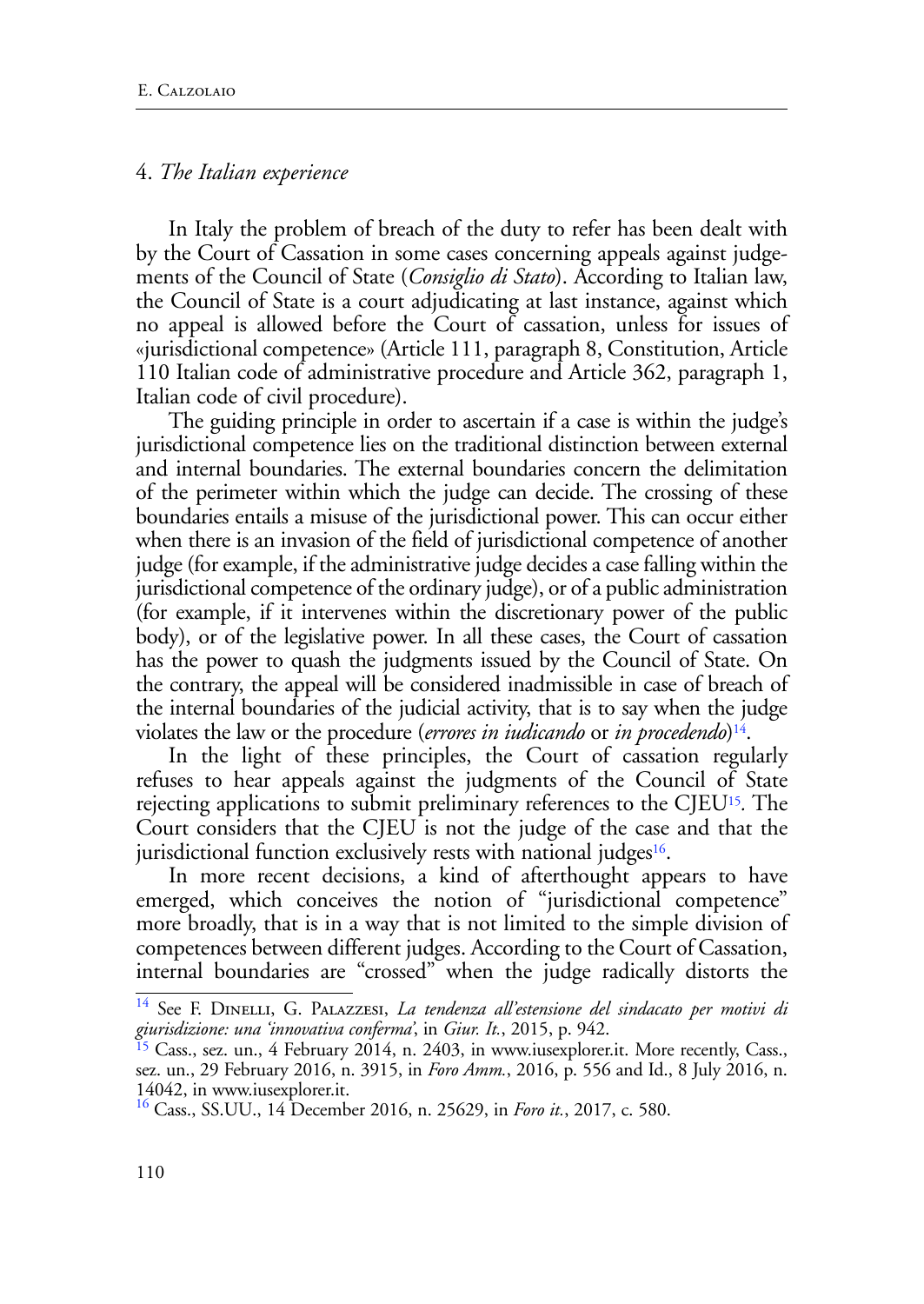applicable norms, especially when an access to a jurisdictional remedy is denied, contrary to the EU law as interpreted by the CJEU17.

Notwithstanding this opening, the Court continues to reject every appeal concerning cases of not referral, always on the ground that the decision to refer lies exclusively within the competence of national judges.

This trend of reasoning is not convincing. It neglects to consider that national judges are obliged to apply EU law and to protect rights conferred by it, even to the point of setting aside the internal norm which is in contrast with the EU one. This means that a "European judge" is not only the one sitting in Luxembourg, but on the contrary every national judge, called to use all the tools afforded by domestic law in a flexible way, in order to guarantee the respect of EU Law18.

From a comparative point of view, it is worth considering the different approach adopted in Germany. Article 101 of the Fundamental Law provides that «no one may be removed from the jurisdiction of his lawful judge». Relying on this rule, the German Constitutional Court considers that the CJEU is the «lawful judge» in the field of interpretation of EU law. Consequently, if a judgment, even one of a final court, fails to refer for a preliminary ruling, this can be considered a violation of the Constitution, if the reasons are manifestly undefendable (*unhaltbar*)19. The Constitutional Court does not aim to protect against mistakes in interpretation, but rather to avoid arbitrary decisions. This can happen, for instance, if the judgment does not consider the possibility of submitting a preliminary reference, or if it deviates from a clear interpretation already adopted by the CJEU without stating reasons appropriately $20$ .

Of course, the Italian and German legal systems differ. For example, unlike Italian law, Article 93 of the German Fundamental Law allows everyone to file an application for review to the Constitutional Court, on the grounds of an alleged violation of a fundamental right by a public authority (if the ordinary means of recourse have been exhausted). Thus, the Constitutional Court can annul every judgment violating fundamental

<sup>&</sup>lt;sup>17</sup> Cass., SS.UU., 29 December 2017, n. 31226, in www.iusexplorer.it.<br><sup>18</sup> This principle, laid down in the case *Simmenthal* above mentioned, has been specifically applied by the Court to the preliminary reference proceeding (CJEU, 11 September 2014, *A v B and others*, C-112/13, in *Giur. Cost.*, 2014, 5, p. 4088).

<sup>19</sup> BVerG, 2 BvR, 2661/06, 6 July 2010, https://www.bundesverfassungsgericht.de/ SharedDocs/Entscheidungen/DE/2010/07/rs20100706\_2bvr266106.html, n. 90. A similar approach has been adopted by the Czech Constitutional Court; cfr. R. VALUTYTÉ, *Legal Consequences for the Infringement of the Obligation to Make a Reference for a Preliminary Ruling under Constitutional Law*, in *Jurisprudencija*, 2012, p. 1171. 20 Cfr. R. Valutyté, p. 1171*.*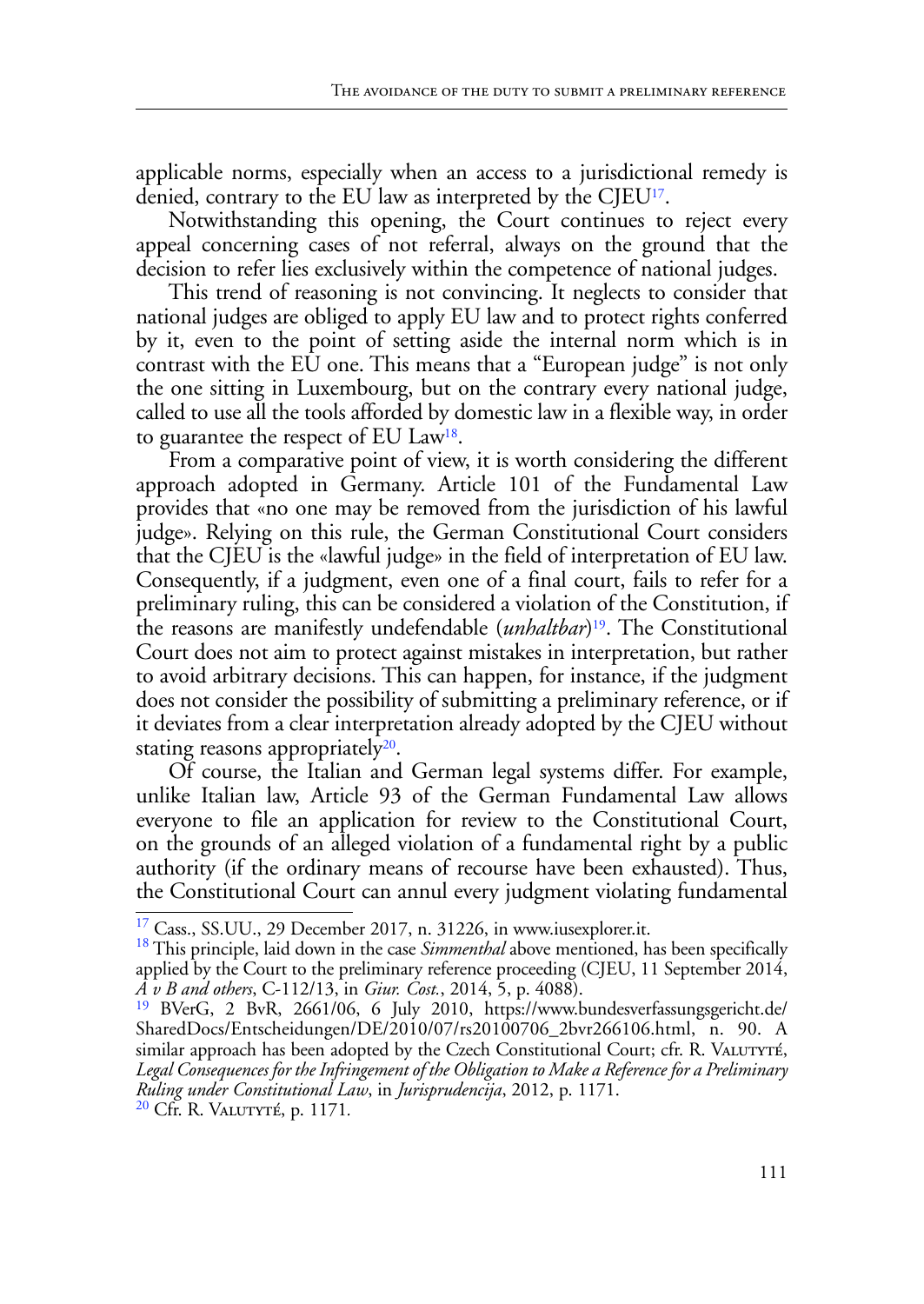rights of the individual.

Nonetheless, and despite the difference between the Italian and the German legal systems, the German example shows that it is possible to interpret domestic law in such a way as to avoid that, because of the national judges' reluctance, the right of European citizens to have the preliminary ruling procedure activated remains without protection<sup>21</sup>.

# 5. *A change of perspective*

All the above having been said, it is now possible to highlight that the breach of the duty to refer to the CJEU for a preliminary ruling creates a deep wound to the effectiveness of the EU law, because it prejudices the right of the European citizen to have a correct interpretation of the applicable norms by the CJEU.

Against the relevance of this issue, we noticed that neither the possibility to evoke the violation of the right to a fair trial (art. 6 ECHR), nor the leverage of the Member States' liability for damages for breach of EU law seem to be effective remedies. Not only is it difficult to fulfil the very strict conditions in which liability can arise, but the recourse itself to damages demonstrates that if a national judge fails to refer to the CJEU in no way is it possible to solicit the correct interpretation of EU law.

A change of perspective is called for. All the possible tools available according to the internal legal systems should be mobilised with the aim of protecting the effectiveness of EU law. In this sense, a useful paradigm for this change of perspective comes from the category of "European citizenship".

Without entering into detail, it is still worth noting that the Treaty of Lisbon has opened a new phase of the European legal integration, putting a new subjectivity of the European citizen at the centre of the EU architecture. The CJEU has highlighted the importance of this category regarding the citizenship of the Union as a status intended to be the «fundamental status of the citizens of the Member States»<sup>22</sup>. In this sense, European citi-

 $21$  In other Member States as well the situation is similar to the Italian one. Cfr. S. PLATON, *La pratique du Conseil d'Etat en matière de questions préjudicielles à la Cour de justice de l'Union européenne*, in *AJDA*, 2015, p. 260; D. Szymczac, *Convention européenne des droits de l'homme et questions préjudicielles*, *ivi*, p. 268. For a complete account, cfr. F. Ferraro, *The Consequences of the Breach of the Duty to make Reference to CJEU for a Preliminary Ruling*, in *Dir. Un. Eur.*, 2015, p. 589. 22 Cfr. L. Moccia, *Legal comparison and European law: or the paradigm shift from a*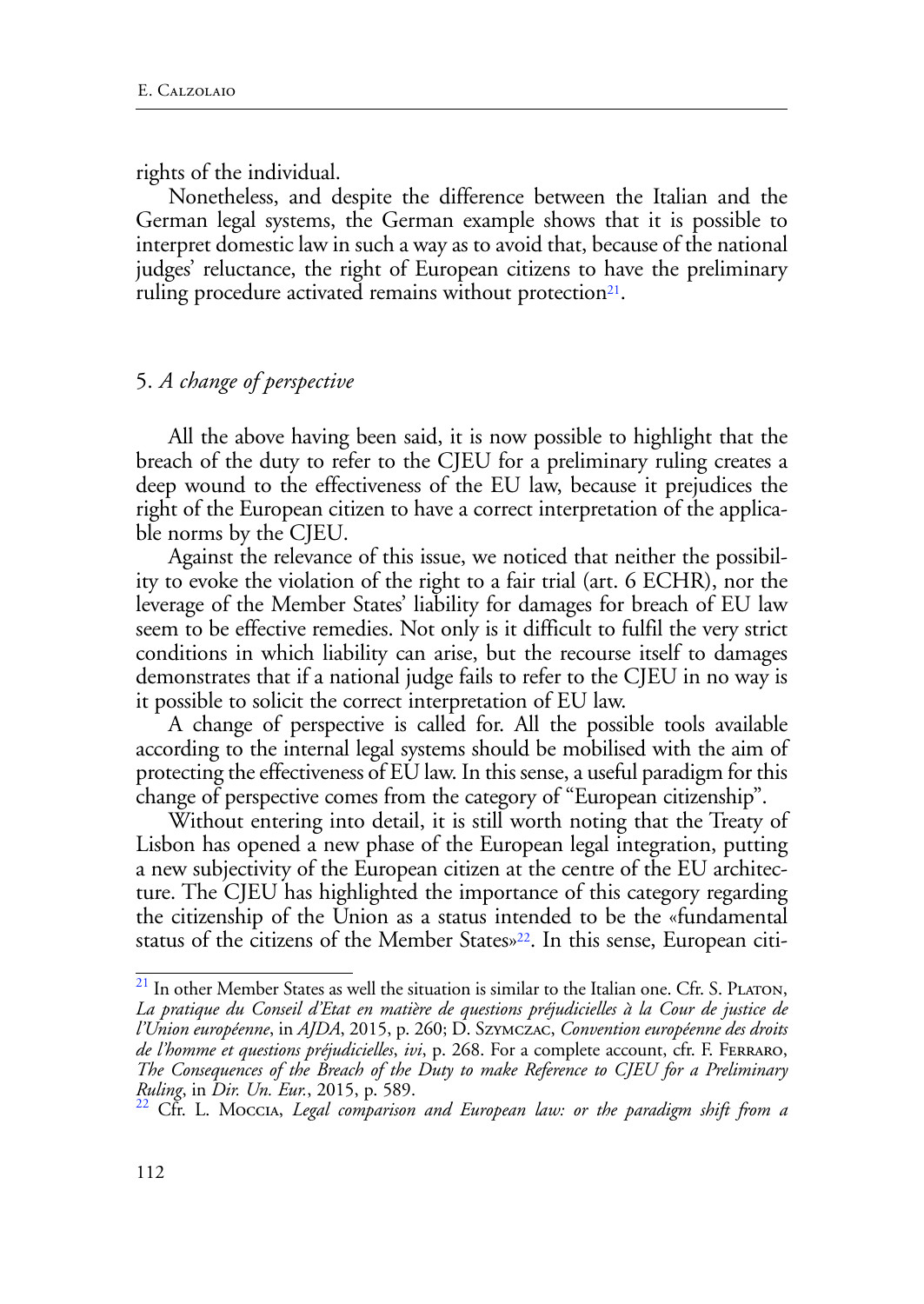zenship is a paradigm that no jurist can fail to consider in order to give new impetus to the process of European integration and try to overcome the boundaries, sometimes too narrow, of the traditional categories<sup>23</sup>.

The preliminary reference procedure is the instrument that enabled the CJEU not only to orient the national judges with a view to harmonizing the domestic legal systems, but also to protect European citizens' rights. Already in the case *Van Gend and Loos* (1963) the Court asserted that the task assigned to it with the preliminary ruling mechanism «confirms that the states have acknowledged that community law has an authority which can be invoked by their nationals before those courts and tribunals». As a consequence, the subjects of the European legal system «comprise not only Member States but also their nationals», whose rights «become part of legal heritage»<sup>24</sup>.

In this sense, the change of perspective evoked above builds on the acknowledgment that the unjust refusal (or the refusal lacking statement of adequate reasons) to submit a preliminary ruling to the CJEU cannot be considered as a simple breach of EU law. On the contrary, it affects the right of European citizens to a correct interpretation of the applicable norms by the Court of Justice or, at least, to an adequate motivation of the refusal.

Vis à vis phenomena revealing the deep transformation of the sources of law and of legal categories there should be no room for a defence of an assumed, and anachronistic, exclusivity of the jurisdictional function by national judges, which proves to be no longer adequate in a context where the boundaries of each national legal system become blurred in favour of a space of convergence at the European level.

## 6. *Addendum*

During the publication of the conference proceedings, a very important judgment by the Italian Court of cassation was issued precisely on the topic covered by the present contribution (Cass. Civ., sez. un., 18 September 2020, n. 19598). It marks a radical change of perspective, as

*territorial to a spatial viewpoint, in the prospect of an open and cohesive society based on European citizenship as model of plural and inclusive citizenship*, in *La cittadinanza europea*, 2017, especially at p. 37 f.

<sup>&</sup>lt;sup>23</sup> Cfr. L. Moccia, *Diritto comunitario e diritto europeo*, 2013, p. 41, now in ID., *Comparazione giuridica e prospettive di studio del diritto*, Padova, 2016, p. 63 ff., at p. 69. 24 CJEU, 5 February 1963, C-26/62, *Van Gend en Loos*, in *Rep*., 1963, p. 3.